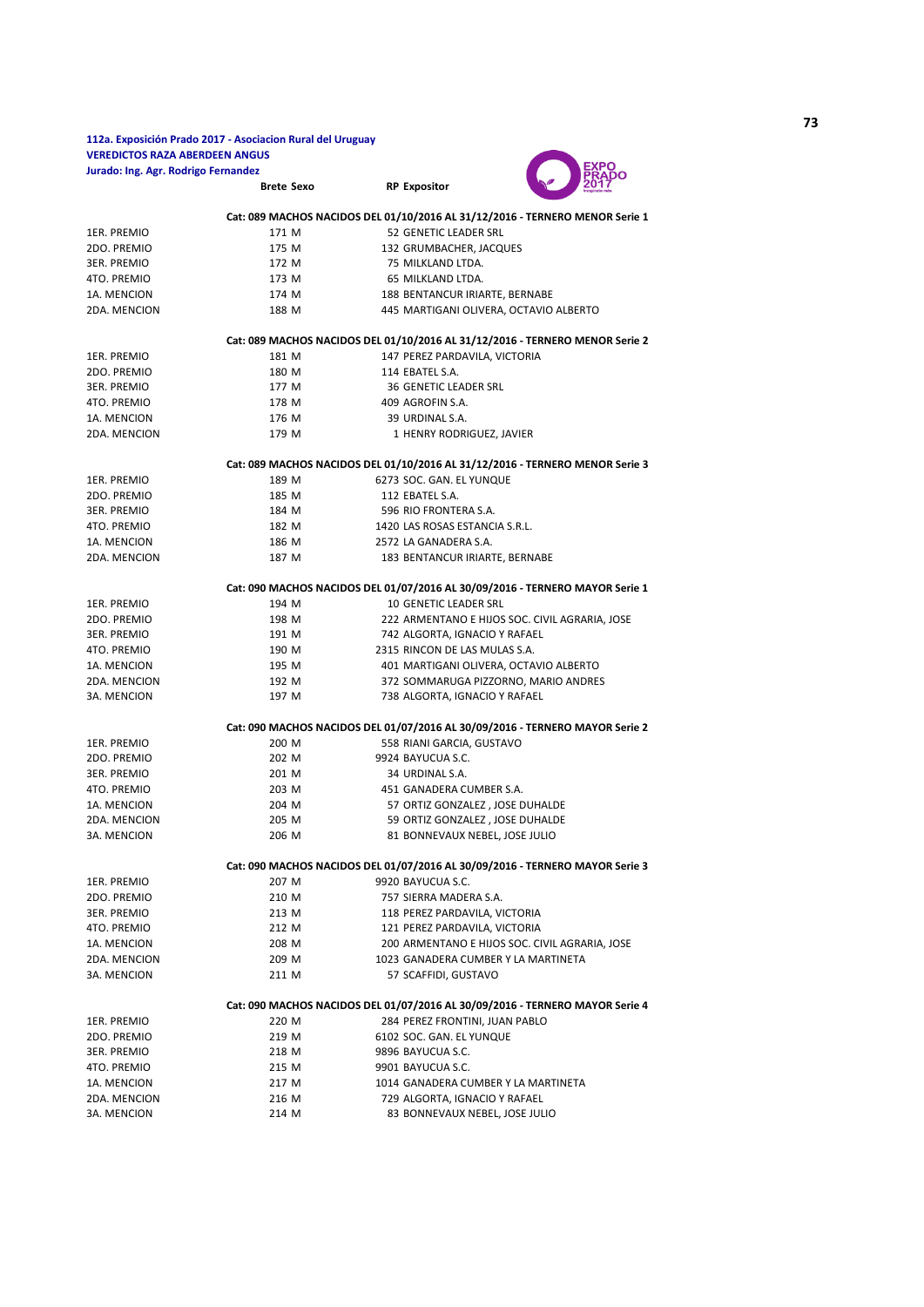|              |       | Cat: 090 MACHOS NACIDOS DEL 01/07/2016 AL 30/09/2016 - TERNERO MAYOR Serie 5  |
|--------------|-------|-------------------------------------------------------------------------------|
| 1ER. PREMIO  | 227 M | 6040 SOC. GAN. EL YUNQUE                                                      |
| 2DO. PREMIO  | 224 M | 548 ZERBINO GAN. S.A., ROBERTO J.                                             |
| 3ER. PREMIO  | 226 M | 2970 MAILHOS GANDOS Y OTROS, JORGE L.                                         |
| 4TO. PREMIO  | 221 M | 1343 LAS ROSAS ESTANCIA S.R.L.                                                |
| 1A. MENCION  | 225 M | 2974 MAILHOS GANDOS Y OTROS, JORGE L.                                         |
| 2DA. MENCION | 223 M | 51 PALMA Y PABLO ZERBINO, CARLOS A.                                           |
| 3A. MENCION  | 222 M | 558 ZERBINO GAN. S.A., ROBERTO J.                                             |
|              |       |                                                                               |
|              |       | Cat: 092 MACHOS NACIDOS DEL 01/05/2016 AL 30/06/2016 - JUNIOR                 |
| 1ER. PREMIO  | 228 M | 392 MARTIGANI OLIVERA, OCTAVIO ALBERTO                                        |
|              |       |                                                                               |
|              |       | Cat: 093 MACHOS NACIDOS DEL 01/02/2016 AL 30/04/2016 - JUNIOR Serie 1         |
| 1ER. PREMIO  | 231 M | 3061 IRAZABAL, NAZARIO                                                        |
| 2DO. PREMIO  | 229 M | 341 VASCO PAMPEANO S.R.L.                                                     |
| 3ER. PREMIO  | 230 M | 340 VASCO PAMPEANO S.R.L.                                                     |
| 4TO. PREMIO  | 233 M | 631 IGLESIAS, ANDRES                                                          |
| 1A. MENCION  | 232 M | 635 IGLESIAS, ANDRES                                                          |
|              |       |                                                                               |
|              |       | Cat: 093 MACHOS NACIDOS DEL 01/02/2016 AL 30/04/2016 - JUNIOR Serie 2         |
| 1ER. PREMIO  | 236 M | 629 LA SORPRESA S.G.                                                          |
| 2DO. PREMIO  | 235 M | 3034 IRAZABAL, NAZARIO                                                        |
| 3ER. PREMIO  | 234 M | 273 PEREZ FRONTINI, JUAN PABLO                                                |
| 4TO. PREMIO  | 237 M | 627 LA SORPRESA S.G.                                                          |
|              |       |                                                                               |
|              |       | Cat: 093 MACHOS NACIDOS DEL 01/02/2016 AL 30/04/2016 - JUNIOR Serie 3         |
| 1ER. PREMIO  | 238 M | 536 ZERBINO GAN. S.A., ROBERTO J.                                             |
| 2DO. PREMIO  | 240 M | 328 AGROFIN S.A.                                                              |
| 3ER. PREMIO  | 239 M | 336 AGROFIN S.A.                                                              |
| 4TO. PREMIO  | 241 M | 2528 LA GANADERA S.A.                                                         |
|              |       |                                                                               |
|              |       | Cat: 094 MACHOS NACIDOS DEL 01/12/2015 AL 31/01/2016 - DOS AÑOS MENOR         |
| 1ER. PREMIO  | 244 M | 37 MILKLAND LTDA.                                                             |
| 2DO. PREMIO  | 243 M | 560 RIO FRONTERA S.A.                                                         |
| 3ER. PREMIO  | 242 M | 561 RIO FRONTERA S.A.                                                         |
|              |       |                                                                               |
|              |       | Cat: 095 MACHOS NACIDOS DEL 01/10/2015 AL 30/11/2015 - DOS AÑOS MENOR Serie 1 |
| 1ER. PREMIO  | 248 M | 3012 IRAZABAL, NAZARIO                                                        |
| 2DO. PREMIO  | 250 M | 525 ROBERTO J. ZERBINO G S.A. Y MILKLAND S.A.                                 |
| 3ER. PREMIO  | 246 M | 51 SCAFFIDI, GUSTAVO                                                          |
| 4TO. PREMIO  | 247 M | 350 MARTIGANI OLIVERA, OCTAVIO ALBERTO                                        |
| 1A. MENCION  | 249 M | 2504 AGROFIN S.A. - LA GANADERA                                               |
|              |       |                                                                               |
|              |       | Cat: 095 MACHOS NACIDOS DEL 01/10/2015 AL 30/11/2015 - DOS AÑOS MENOR Serie 2 |
| 1ER. PREMIO  | 254 M | 5811 SOC. GAN. EL YUNQUE                                                      |
| 2DO. PREMIO  | 252 M | 2880 MAILHOS GANDOS Y OTROS, JORGE L.                                         |
| 3ER. PREMIO  | 253 M | 162 ZUGARRAMURDI, JOSE ANTONIO                                                |
| 4TO. PREMIO  | 251 M | 92 EBATEL S.A.                                                                |
|              |       |                                                                               |
|              |       | Cat: 096 MACHOS NACIDOS DEL 01/08/2015 AL 30/09/2015 - DOS AÑOS MAYOR Serie 1 |
| 1ER. PREMIO  | 255 M | 535 RIO FRONTERA S.A.                                                         |
| 2DO. PREMIO  | 258 M | 4109 BENTANCUR BANUS, SUC. NELSON                                             |
| 3ER. PREMIO  | 257 M | 54 SAN ALBERTO SOC.AGRARIA DE RESP. LTDA.                                     |
| 4TO. PREMIO  | 256 M | 505 ZERBINO GAN. S.A., ROBERTO J.                                             |
| 1A. MENCION  | 264 M | 71 BONNEVAUX NEBEL, JOSE JULIO                                                |
|              |       |                                                                               |
|              |       | Cat: 096 MACHOS NACIDOS DEL 01/08/2015 AL 30/09/2015 - DOS AÑOS MAYOR Serie 2 |
| 1ER. PREMIO  | 263 M | 203 PEREZ FRONTINI, JUAN PABLO                                                |
| 2DO. PREMIO  | 261 M | 5799 SOC. GAN. EL YUNQUE                                                      |
| 3ER. PREMIO  | 260 M | 2506 RIAL DE IGLESIAS, ESPERANZA                                              |
| 4TO. PREMIO  | 262 M | 334 MARTIGANI OLIVERA, OCTAVIO ALBERTO                                        |
|              |       |                                                                               |
|              |       | Cat: 096 MACHOS NACIDOS DEL 01/08/2015 AL 30/09/2015 - DOS AÑOS MAYOR Serie 3 |
| 1ER. PREMIO  | 265 M | 2436 LA GANADERA S.A.                                                         |
| 2DO. PREMIO  | 269 M | 639 SIERRA MADERA S.A.                                                        |
| 3ER. PREMIO  | 266 M | 4091 BENTANCUR BANUS, SUC. NELSON                                             |

4TO. PREMIO 268 M 327 RIO FRONTERA S.A.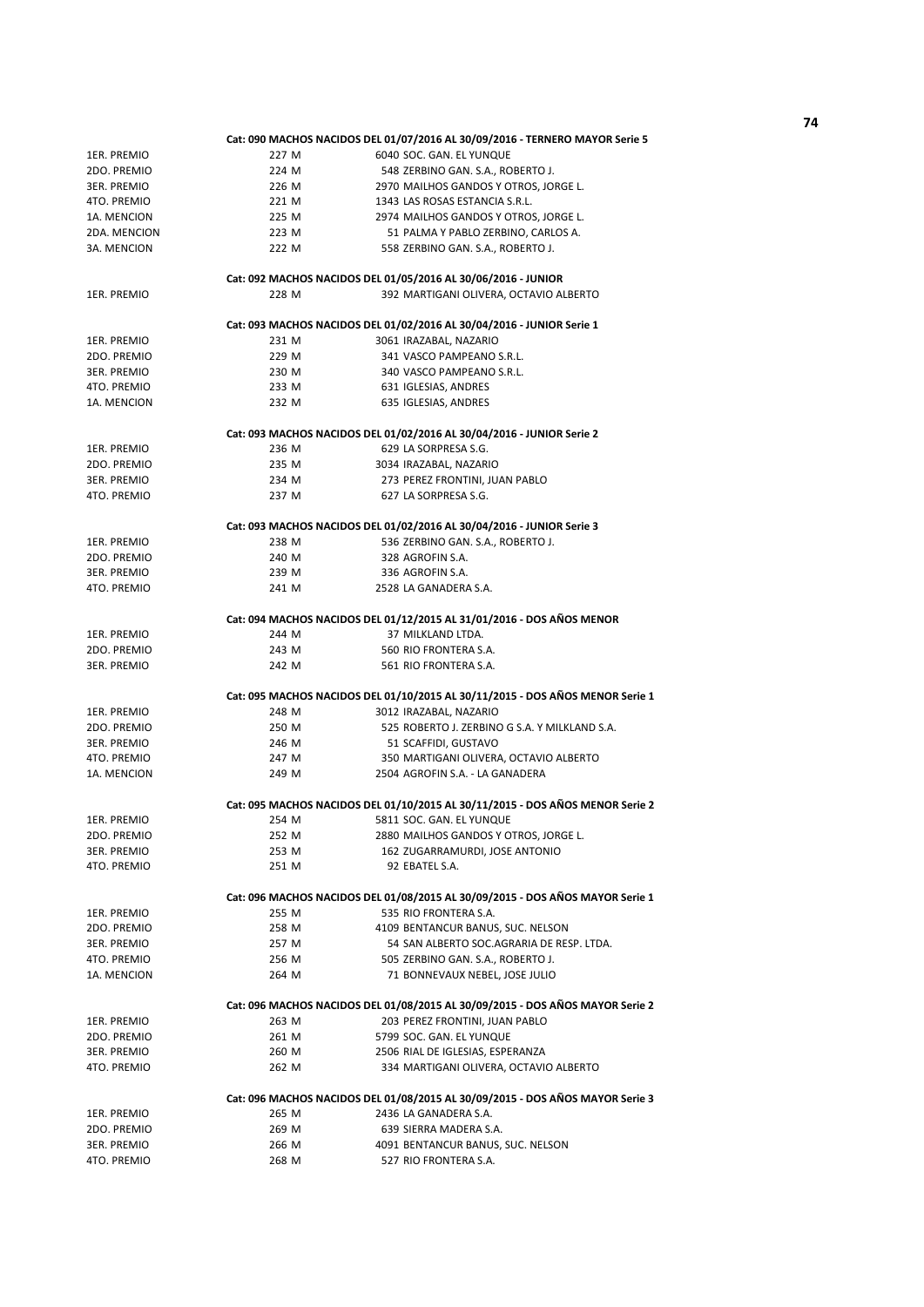|              |       | Cat: 096 MACHOS NACIDOS DEL 01/08/2015 AL 30/09/2015 - DOS AÑOS MAYOR Serie 4                                      |
|--------------|-------|--------------------------------------------------------------------------------------------------------------------|
| 1ER. PREMIO  | 272 M | 607 SIERRA MADERA S.A.                                                                                             |
| 2DO. PREMIO  | 271 M | 166 ZUCARA SOC. GAN.                                                                                               |
| 3ER. PREMIO  | 270 M | 415 RANCHO LUNA S.A.                                                                                               |
| 4TO. PREMIO  | 273 M | 315 MARTIGANI OLIVERA, OCTAVIO ALBERTO                                                                             |
|              |       |                                                                                                                    |
|              |       | Cat: 097 MACHOS NACIDOS DEL 01/06/2015 AL 31/07/2015 - DOS AÑOS MAYOR                                              |
| 1ER. PREMIO  | 276 M | 595 SIERRA MADERA S.A.                                                                                             |
| 2DO. PREMIO  | 275 M | 2477 RIAL DE IGLESIAS, ESPERANZA                                                                                   |
|              |       |                                                                                                                    |
|              |       | Cat: 098 MACHOS NACIDOS DEL 01/02/2015 AL 31/05/2015 - TORO JOVEN Serie 1                                          |
| 1ER. PREMIO  | 279 M | 265 AGROFIN S.A., GEMPRO Y CONSORCIO GENETICO                                                                      |
| 2DO. PREMIO  | 278 M | 559 LA SORPRESA S.G.                                                                                               |
| 3ER. PREMIO  | 277 M | 569 LA SORPRESA S.G.                                                                                               |
|              |       |                                                                                                                    |
|              |       | Cat: 098 MACHOS NACIDOS DEL 01/02/2015 AL 31/05/2015 - TORO JOVEN Serie 2                                          |
| 1ER. PREMIO  | 281 M | 509 RIO FRONTERA S.A. Y GENPRO S.A.                                                                                |
| 2DO. PREMIO  | 282 M | 233 SOMMARUGA PIZZORNO, MARIO ANDRES                                                                               |
| 3ER. PREMIO  | 280 M | 149 ZUGARRAMURDI, JOSE ANTONIO                                                                                     |
|              |       |                                                                                                                    |
|              |       | Cat: 099 MACHOS NACIDOS ANTES DEL 31/01/2015 - SENIOR                                                              |
| 1ER. PREMIO  | 283 M | 1121 LAS ROSAS ESTANCIA S.R.L.                                                                                     |
| 2DO. PREMIO  | 284 M | 42 EYHERABIDE Y ESPERANZA RIAL, HECTOR MARIO                                                                       |
|              |       |                                                                                                                    |
| 1ER. PREMIO  | 286 H | Cat: 100 HEMBRAS NACIDAS DEL 01/10/2016 AL 31/12/2016 - TERNERA MENOR Serie 1<br>74 MILKLAND LTDA.                 |
|              | 285 H |                                                                                                                    |
| 2DO. PREMIO  |       | 51 GENETIC LEADER SRL<br>1 EYHERABIDE Y ESPERANZA RIAL, HECTOR MARIO                                               |
| 3ER. PREMIO  | 290 H |                                                                                                                    |
| 4TO. PREMIO  | 289 H | 458 MARTIGANI OLIVERA, OCTAVIO ALBERTO                                                                             |
| 1A. MENCION  | 288 H | 50 MORENO S.R.L., JUAN                                                                                             |
| 2DA. MENCION | 291 H | 117 EBATEL S.A.                                                                                                    |
| 3A. MENCION  | 287 H | 137 PETERS, MARTIN                                                                                                 |
|              |       |                                                                                                                    |
| 1ER. PREMIO  | 297 H | Cat: 100 HEMBRAS NACIDAS DEL 01/10/2016 AL 31/12/2016 - TERNERA MENOR Serie 2<br>4223 BENTANCUR BANUS, SUC. NELSON |
| 2DO. PREMIO  | 299 H | 1407 LAS ROSAS ESTANCIA S.R.L.                                                                                     |
|              |       |                                                                                                                    |
| 3ER. PREMIO  | 298 H | 2568 LA GANADERA S.A.                                                                                              |
| 4TO. PREMIO  | 296 H | 3150 IRAZABAL, NAZARIO                                                                                             |
| 1A. MENCION  | 294 H | 760 ALGORTA, IGNACIO Y RAFAEL                                                                                      |
| 2DA. MENCION | 300 H | 410 MARTIGANI OLIVERA, OCTAVIO ALBERTO                                                                             |
| 3A. MENCION  | 295 H | 2333 RINCON DE LAS MULAS S.A.                                                                                      |
|              |       | Cat: 101 HEMBRAS NACIDAS DEL 01/07/2016 AL 30/09/2016 - TERNERA MAYOR Serie 1                                      |
| 1ER. PREMIO  | 307 H | 2 GENETIC LEADER SRL                                                                                               |
| 2DO. PREMIO  | 305 H | 402 MARTIGANI OLIVERA, OCTAVIO ALBERTO                                                                             |
| 3ER. PREMIO  | 304 H | 122 GRUMBACHER, JACQUES                                                                                            |
| 4TO. PREMIO  | 301 H | 4221 BENTANCUR BANUS, SUC. NELSON                                                                                  |
| 1A. MENCION  | 306 H | 82 BONNEVAUX NEBEL, JOSE JULIO                                                                                     |
| 2DA. MENCION | 302 H | 744 ALGORTA, IGNACIO Y RAFAEL                                                                                      |
| 3A. MENCION  | 303 H | 4215 BENTANCUR BANUS, SUC. NELSON                                                                                  |
|              |       |                                                                                                                    |
|              |       | Cat: 101 HEMBRAS NACIDAS DEL 01/07/2016 AL 30/09/2016 - TERNERA MAYOR Serie 2                                      |
| 1ER. PREMIO  | 312 H | 33 URDINAL S.A.                                                                                                    |
| 2DO. PREMIO  | 311 H | 554 RIANI GARCIA, GUSTAVO                                                                                          |
| 3ER. PREMIO  | 310 H | 4206 BENTANCUR BANUS, SUC. NELSON                                                                                  |
| 4TO. PREMIO  | 314 H | 9919 BAYUCUA S.C.                                                                                                  |
| 1A. MENCION  | 309 H | 458 GANADERA CUMBER S.A.                                                                                           |
| 2DA. MENCION | 308 H | 362 SOMMARUGA PIZZORNO, MARIO ANDRES                                                                               |
| 3A. MENCION  | 313 H | 6198 MORENO S.R.L., JUAN                                                                                           |
|              |       |                                                                                                                    |
|              |       | Cat: 101 HEMBRAS NACIDAS DEL 01/07/2016 AL 30/09/2016 - TERNERA MAYOR Serie 3                                      |
| 1ER. PREMIO  | 316 H | 352 VASCO PAMPEANO S.R.L.                                                                                          |
| 2DO. PREMIO  | 318 H | 126 PEREZ PARDAVILA, VICTORIA                                                                                      |
| 3ER. PREMIO  | 319 H | 1019 GANADERA CUMBER Y LA MARTINETA                                                                                |
| 4TO. PREMIO  | 317 H | 2286 RINCON DE LAS MULAS S.A.                                                                                      |
| 1A. MENCION  | 320 H | 56 SCAFFIDI, GUSTAVO                                                                                               |
| 2DA. MENCION | 321 H | 195 ARMENTANO E HIJOS SOC. CIVIL AGRARIA, JOSE                                                                     |
| 3A. MENCION  | 315 H | 636 ARMENTANO E HIJOS SCA, JOSE Y FERANIX S.R.L.                                                                   |
|              |       |                                                                                                                    |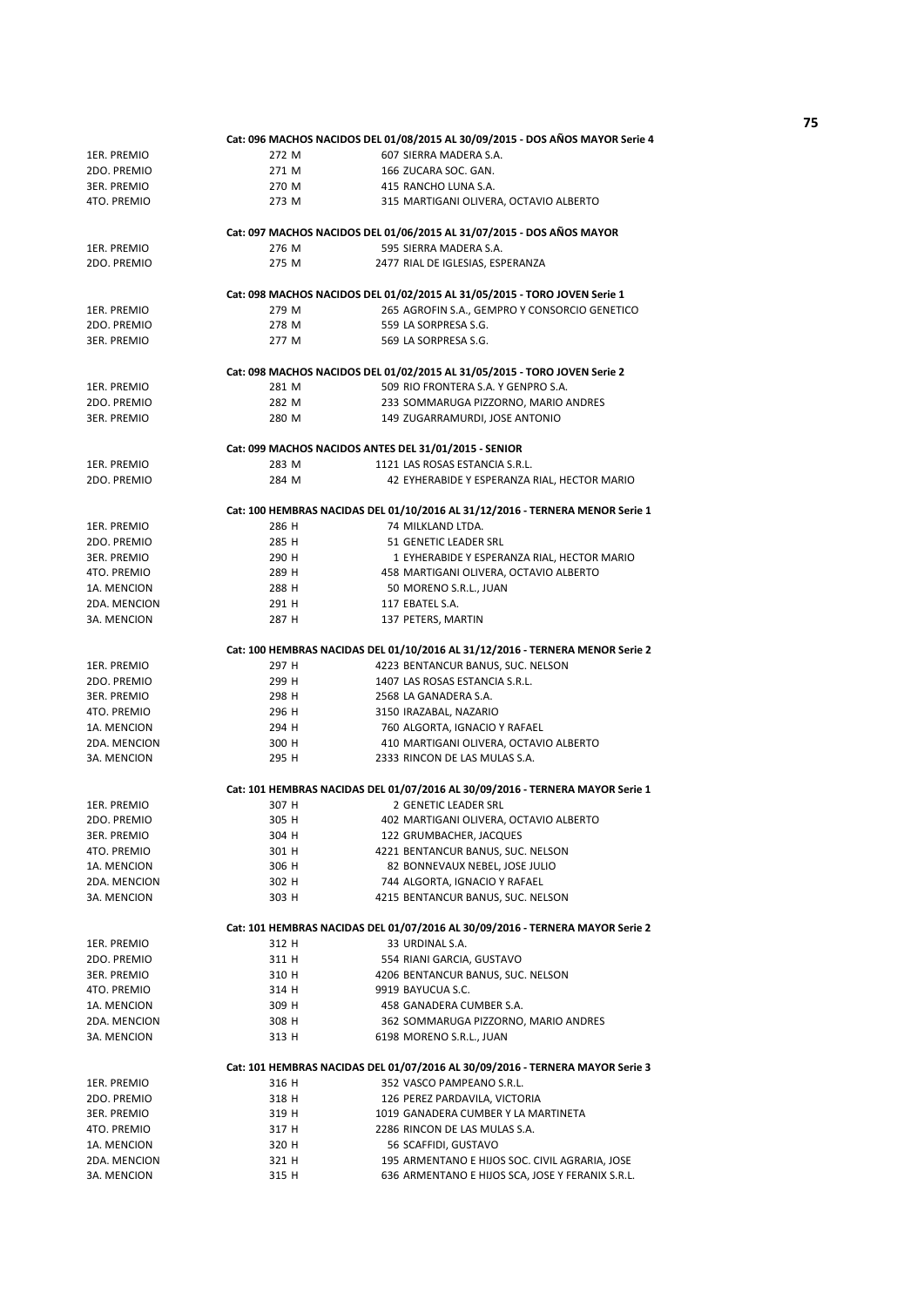1ER. PREMIO 325 H 9899 BAYUCUA S.C. 2DO. PREMIO 327 H 582 RIO FRONTERA S.A. 3ER. PREMIO 322 H 29 URDINAL S.A. 4TO. PREMIO 329 H 580 RIO FRONTERA S.A. 1A. MENCION 330 H 1335 LAS ROSAS ESTANCIA S.R.L.<br>2DA. MENCION 323 H 116 PEREZ PARDAVILA, VICTORI 323 H 116 PEREZ PARDAVILA, VICTORIA 3A. MENCION 326 H 3085 IRAZABAL, NAZARIO 1ER. PREMIO 332 H 352 AGROFIN S.A. Y ELENA LOACES 2DO. PREMIO 334 H 346 AGROFIN S.A. 3ER. PREMIO 336 H 345 AGROFIN S.A. 4TO. PREMIO 333 H 351 AGROFIN S.A. Y MOROMAR DE SAFICO S.A. 1A. MENCION 335 H 343 AGROFIN S.A. Y ARANDU S.A. 2DA. MENCION 331 H 356 AGROFIN S.A. 1ER. PREMIO 341 H 341 H 10 SAN GREGORIO GANADERA LTDA. 2DO. PREMIO 342 H 245 LABORDE, RICARDO 546 ZERBINO GAN. S.A., ROBERTO J. 4TO. PREMIO 337 H 340 AGROFIN S.A. 1A. MENCION 340 H 248 LABORDE, RICARDO 2DA. MENCION 339 H 11 SAN GREGORIO GANADERA LTDA. 1ER. PREMIO 343 H 1331 LAS ROSAS ESTANCIA S.R.L. 2DO. PREMIO 345 H 55 MILKLAND LTDA.<br>35 MILKLAND 10 344 H 640 I A SORPRESA S C 640 LA SORPRESA S.G. 1ER. PREMIO 348 H 5982 SOC. GAN. EL YUNQUE 2DO. PREMIO 349 H 5972 SOC. GAN. EL YUNQUE 3ER. PREMIO 346 H 281 PEREZ FRONTINI, JUAN PABLO 4TO. PREMIO 347 H 115 GRUMBACHER, JACQUES 1ER. PREMIO 352 H 670 GENETIC LEADER SRL 2DO. PREMIO 354 H 4 SAN GREGORIO GANADERA LTDA. 3ER. PREMIO 353 H 672 SIERRA MADERA S.A. 350 H 630 LA SORPRESA S.G. 1ER. PREMIO 356 H 554 RIO FRONTERA S.A. 2DO. PREMIO 357 H 309 SOMMARUGA PIZZORNO, MARIO ANDRES 3ER. PREMIO 355 H 47 MILKLAND LTDA. 1ER. PREMIO 363 H 95 EBATEL S.A. 2DO. PREMIO 365 H 3000 IRAZABAL, NAZARIO 3ER. PREMIO 364 H 153 ARMENTANO E HIJOS SOC. CIVIL AGRARIA, JOSE 4TO. PREMIO 358 H 110 PETERS, MARTIN 1A. MENCION 360 H 365 MARTIGANI OLIVERA, OCTAVIO ALBERTO 1ER. PREMIO 368 H 2894 MAILHOS GANDOS Y OTROS, JORGE L. 2DO. PREMIO 367 H 609 LA SORPRESA S.G. 3ER. PREMIO 369 H 214 PEREZ FRONTINI, ILIAN PABLO 4TO. PREMIO 370 H 1 RODRIGUEZ DIAZ, SANTIAGO NICOLAS 1ER. PREMIO 372 H 5837 SOC. GAN. EL YUNQUE 2DO. PREMIO 371 H 457 RANCHO LUNA S.A. 3ER. PREMIO 374 H 277 SOMMARUGA PIZZORNO, MARIO ANDRES 26 OMBU GRANDE S.A. 1ER. PREMIO 362 H 210 MILKLAND LTDA. **Cat: 104 HEMBRAS NACIDAS DEL 01/02/2016 AL 30/04/2016 - JUNIOR Serie 2 Cat: 105 HEMBRAS NACIDAS DEL 01/12/2015 AL 31/01/2016 - VAQUILLONA MENOR Cat: 106 HEMBRAS NACIDAS DEL 01/10/2015 AL 30/11/2015 (C/CERT. DE PREÑEZ) - VAQUILLONA MENOR Serie 1 Cat: 106 HEMBRAS NACIDAS DEL 01/10/2015 AL 30/11/2015 (C/CERT. DE PREÑEZ) - VAQUILLONA MENOR Serie 2 Cat: 106 HEMBRAS NACIDAS DEL 01/10/2015 AL 30/11/2015 (C/CERT. DE PREÑEZ) - VAQUILLONA MENOR Serie 3 Cat: 106A HEMBRAS NACIDAS DEL 01/10/2015 AL 30/11/2015 (PARIDA) - VAQUILLONA MENOR Cat: 101 HEMBRAS NACIDAS DEL 01/07/2016 AL 30/09/2016 - TERNERA MAYOR Serie 4 Cat: 101 HEMBRAS NACIDAS DEL 01/07/2016 AL 30/09/2016 - TERNERA MAYOR Serie 5 Cat: 101 HEMBRAS NACIDAS DEL 01/07/2016 AL 30/09/2016 - TERNERA MAYOR Serie 6 Cat: 103 HEMBRAS NACIDAS DEL 01/05/2016 AL 30/06/2016 - JUNIOR Cat: 104 HEMBRAS NACIDAS DEL 01/02/2016 AL 30/04/2016 - JUNIOR Serie 1**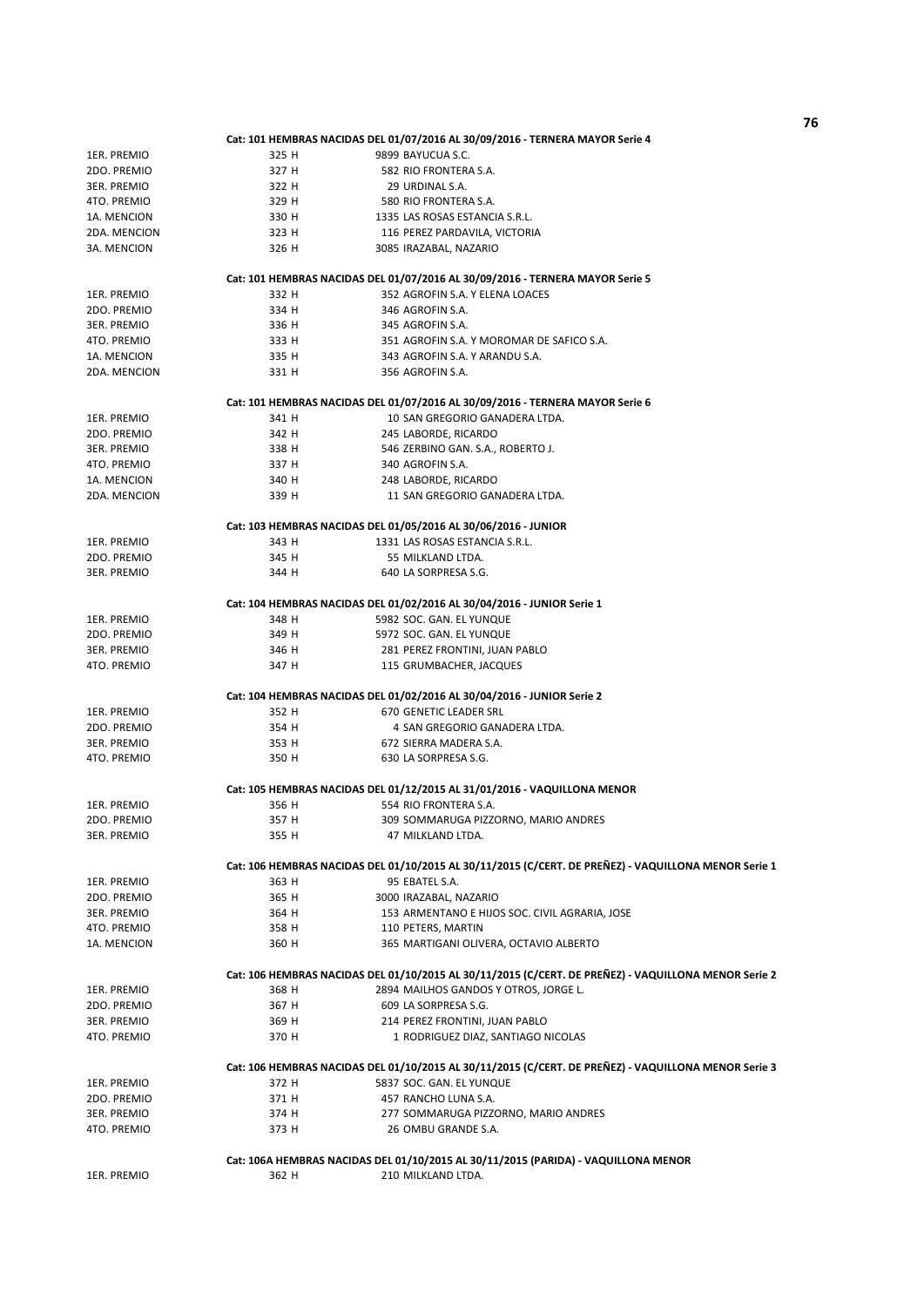|                             | Cat: 107 HEMBRAS NACIDAS DEL 01/08/2015 AL 30/09/2015 (C/CERT. DE PREÑEZ) - VAQUILLONA MAYOR Serie 1 |  |  |
|-----------------------------|------------------------------------------------------------------------------------------------------|--|--|
| 1ER. PREMIO                 | 378 H<br>9579 BAYUCUA-GENETIC LEADER-TRES MARIAS                                                     |  |  |
| 2DO. PREMIO                 | 380 H<br>521 RIO FRONTERA S.A.                                                                       |  |  |
| 3ER. PREMIO                 | 379 H<br>2419 LA GANADERA S.A.                                                                       |  |  |
| 4TO. PREMIO                 | 376 H<br>284 AGROFIN S.A. Y EL CERRO                                                                 |  |  |
|                             |                                                                                                      |  |  |
|                             | Cat: 107 HEMBRAS NACIDAS DEL 01/08/2015 AL 30/09/2015 (C/CERT. DE PREÑEZ) - VAQUILLONA MAYOR Serie 2 |  |  |
| 1ER. PREMIO                 | 381 H<br>519 RIO FRONTERA S.A.                                                                       |  |  |
| 2DO. PREMIO                 | 382 H<br>470 ZERBINO GAN. S.A., ROBERTO J.                                                           |  |  |
| 3ER. PREMIO                 | 383 H<br>1187 LAS ROSAS ESTANCIA S.R.L.                                                              |  |  |
| 4TO. PREMIO                 | 384 H<br>325 MARTIGANI OLIVERA, OCTAVIO ALBERTO                                                      |  |  |
|                             |                                                                                                      |  |  |
|                             | Cat: 107A HEMBRAS NACIDAS DEL 01/08/2015 AL 30/09/2015 (PARIDAS)- VAQUILLONA MAYOR                   |  |  |
| 1ER. PREMIO                 | 3069 URDINAL S.A.<br>385 H                                                                           |  |  |
|                             |                                                                                                      |  |  |
|                             | Cat: 108 HEMBRAS NACIDAS DEL 01/06/2015 AL 31/07/2015 (C/CERT. DE PREÑEZ) - VAQUILLONA MAYOR         |  |  |
| 1ER. PREMIO                 | 386 H<br>5628 SOC. GAN. EL YUNQUE Y FERANIX S.A.                                                     |  |  |
|                             | Cat: 109 HEMBRAS NACIDAS DEL 01/02/2015 AL 31/05/2015 (C/CERT. DE PREÑEZ) - VACA JOVEN               |  |  |
| 1ER. PREMIO                 | 266 AGROFIN S.A.<br>389 H                                                                            |  |  |
| 2DO. PREMIO                 | 388 H<br>582 SIERRA MADERA S.A.                                                                      |  |  |
|                             | 2892 IRAZABAL, NAZARIO                                                                               |  |  |
| 3ER. PREMIO                 | 387 H                                                                                                |  |  |
|                             | Cat: 109A HEMBRAS NACIDAS DEL 01/02/2015 AL 31/05/2015 (PARIDA) - VACA JOVEN                         |  |  |
| 1ER. PREMIO                 | 390 H<br>2920 URDINAL S.A.                                                                           |  |  |
| 2DO. PREMIO                 | 391 H<br>2921 URDINAL S.A.                                                                           |  |  |
|                             |                                                                                                      |  |  |
|                             | Cat: 110 HEMBRAS NACIDAS ANTES DEL 31/01/2015 (C/CERT. DE PREÑEZ) - VACAS                            |  |  |
| 1ER. PREMIO                 | 393 H<br>5229 SOC. GAN. EL YUNQUE                                                                    |  |  |
| 2DO. PREMIO                 | 394 H<br>209 AGROFIN S.A.                                                                            |  |  |
| <b>3ER. PREMIO</b>          | 392 H<br>2335 LA GANADERA S.A.                                                                       |  |  |
| 4TO. PREMIO                 | 396 H<br>14 AGROCOLONIA SRL                                                                          |  |  |
|                             |                                                                                                      |  |  |
|                             | Cat: 110A HEMBRAS NACIDAS ANTES DEL 31/01/2015 (PARIDA) - VACAS                                      |  |  |
| 1ER. PREMIO                 | 317 R.J. ZERBINO -MILKLAND-LINGAY-C. OJEA RULLAN<br>398 H                                            |  |  |
| 2DO. PREMIO                 | 397 H<br>412 SIERRA MADERA S.A.                                                                      |  |  |
|                             |                                                                                                      |  |  |
|                             | <b>CAMPEON TERNERO MENOR</b>                                                                         |  |  |
|                             | 189 M<br>6273 SOC. GAN. EL YUNQUE                                                                    |  |  |
|                             | <b>RESERVADO CAMPEON TERNERO MENOR</b>                                                               |  |  |
|                             | 181 M<br>147 PEREZ PARDAVILA, VICTORIA                                                               |  |  |
|                             | <b>TERCER MEJOR TERNERO MENOR</b>                                                                    |  |  |
|                             | 171 M<br>52 GENETIC LEADER SRL                                                                       |  |  |
|                             | <b>CAMPEON TERNERO MAYOR</b>                                                                         |  |  |
|                             | 220 M<br>284 PEREZ FRONTINI, JUAN PABLO                                                              |  |  |
|                             | RESERVADO CAMPEON TERNERO MAYOR                                                                      |  |  |
|                             | 227 M<br>6040 SOC. GAN. EL YUNQUE                                                                    |  |  |
|                             | <b>TERCER MEJOR TERNERO MAYOR</b>                                                                    |  |  |
|                             | 207 M<br>9920 BAYUCUA S.C.                                                                           |  |  |
|                             | <b>CAMPEON JUNIOR</b>                                                                                |  |  |
|                             | 231 M<br>3061 IRAZABAL, NAZARIO                                                                      |  |  |
|                             | <b>RESERVADO CAMPEON JUNIOR</b>                                                                      |  |  |
|                             | 238 M<br>536 ZERBINO GAN. S.A., ROBERTO J.                                                           |  |  |
|                             | <b>TERCER MEJOR JUNIOR</b>                                                                           |  |  |
|                             | 240 M<br>328 AGROFIN S.A.<br><b>CAMPEONA JUNIOR</b>                                                  |  |  |
|                             | 352 H<br>670 GENETIC LEADER SRL                                                                      |  |  |
|                             | RESERVADA CAMPEONA JUNIOR                                                                            |  |  |
|                             | 348 H<br>5982 SOC. GAN. EL YUNQUE                                                                    |  |  |
|                             | <b>TERCER MEJOR JUNIOR</b>                                                                           |  |  |
|                             | 354 H<br>4 SAN GREGORIO GANADERA LTDA.                                                               |  |  |
|                             | <b>CAMPEON DOS AÑOS MENOR</b>                                                                        |  |  |
|                             | 254 M<br>5811 SOC. GAN. EL YUNQUE                                                                    |  |  |
|                             | RESERVADO CAMPEON DOS AÑOS MENOR                                                                     |  |  |
|                             | 248 M<br>3012 IRAZABAL, NAZARIO                                                                      |  |  |
| TERCER MEJOR DOS AÑOS MENOR |                                                                                                      |  |  |
|                             | 244 M<br>37 MILKLAND LTDA.                                                                           |  |  |
|                             |                                                                                                      |  |  |